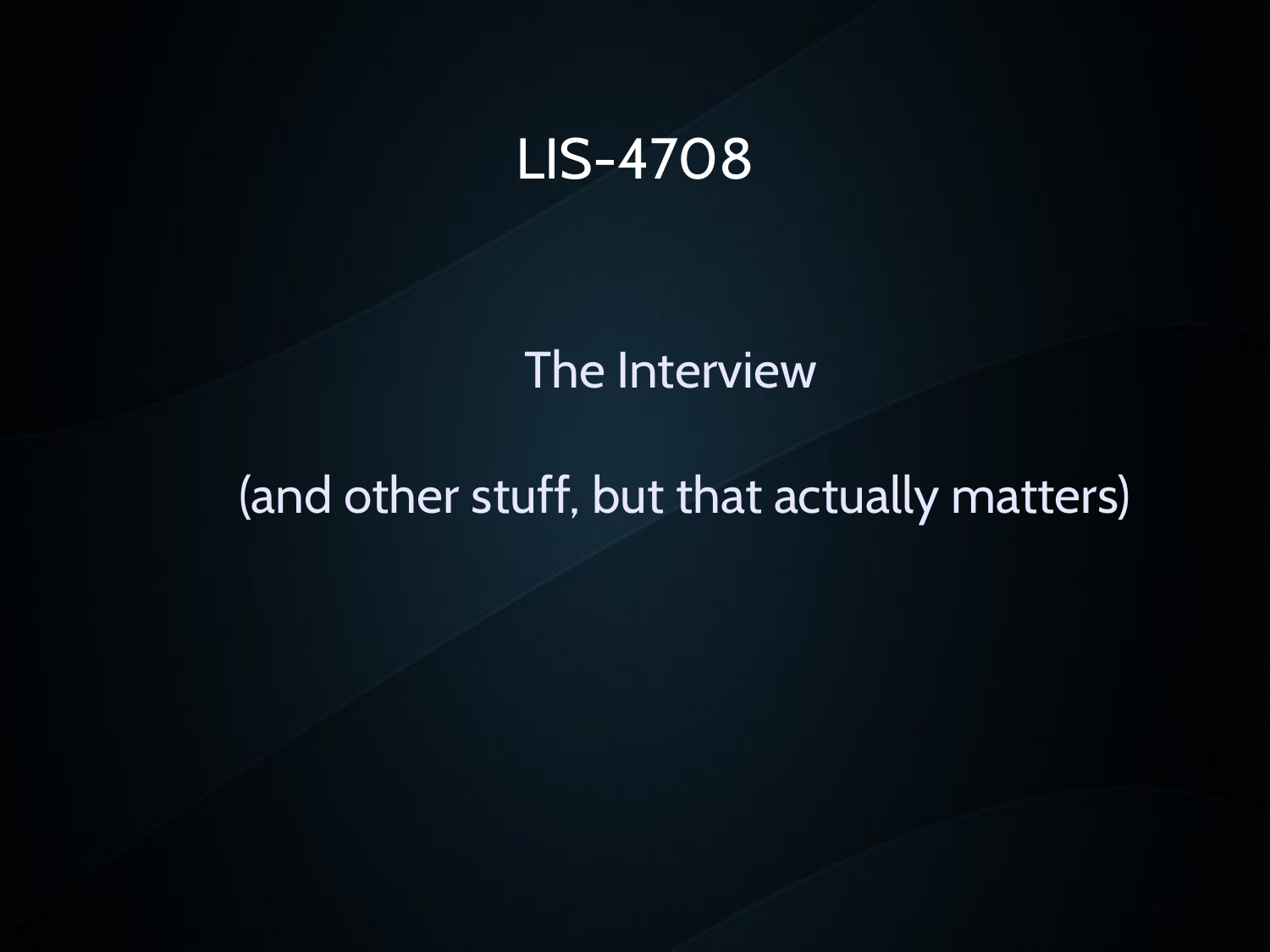"What are the rules for talking to other human beings.....?"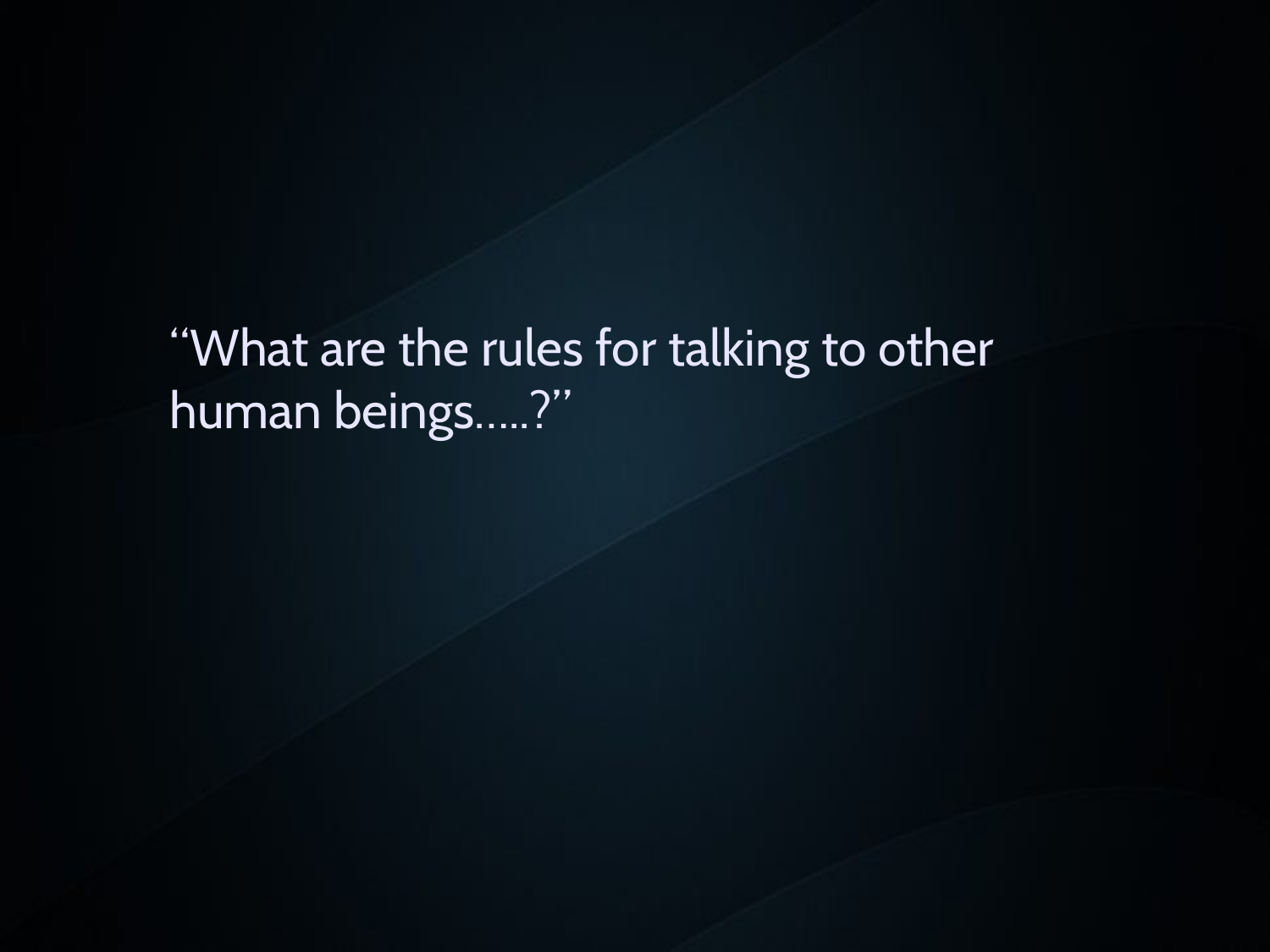#### "You either succeed or you learn."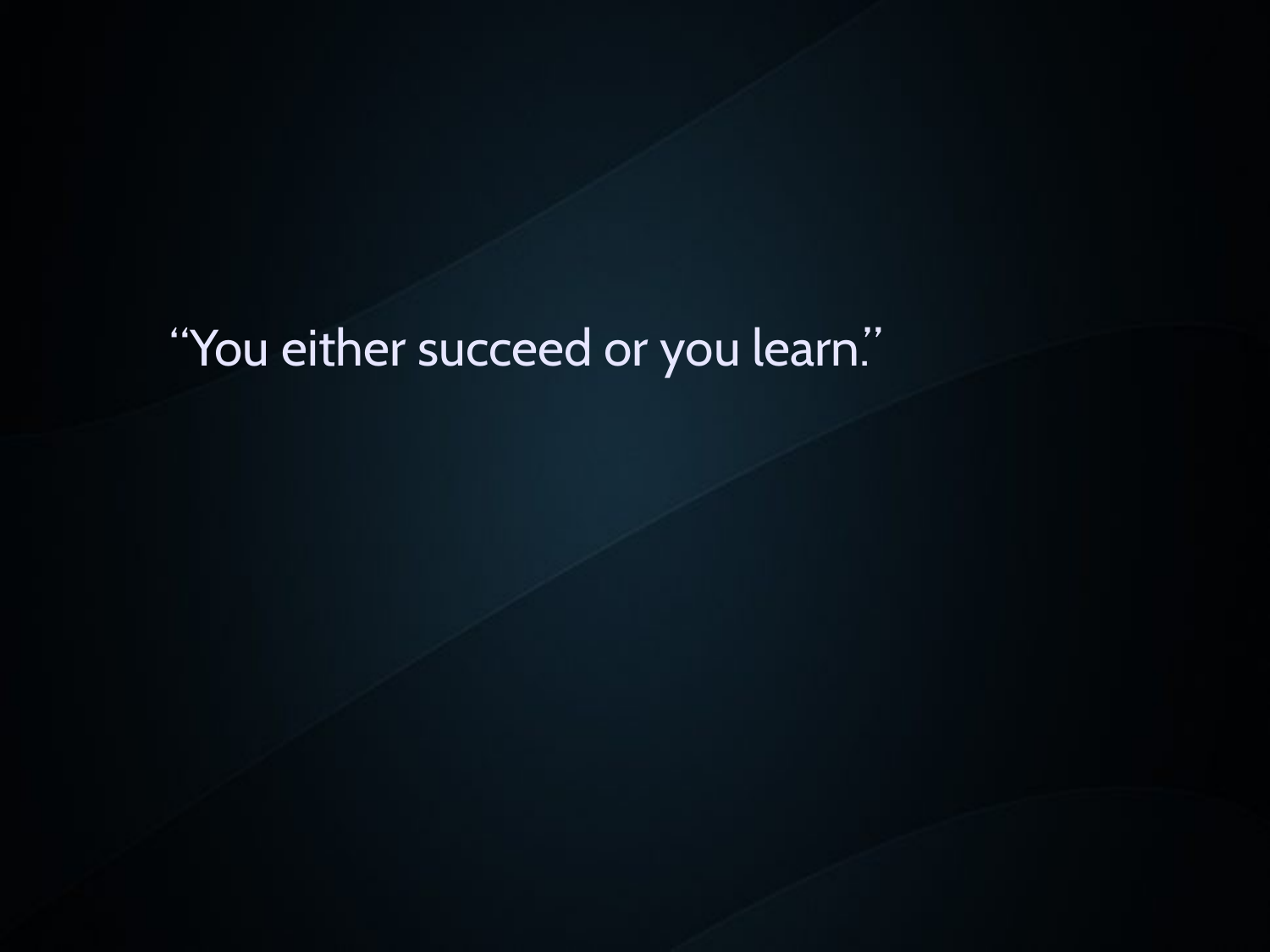#### There are PILES of information and articles about this topic, and what's more annoying…

...none of it is particularly bad.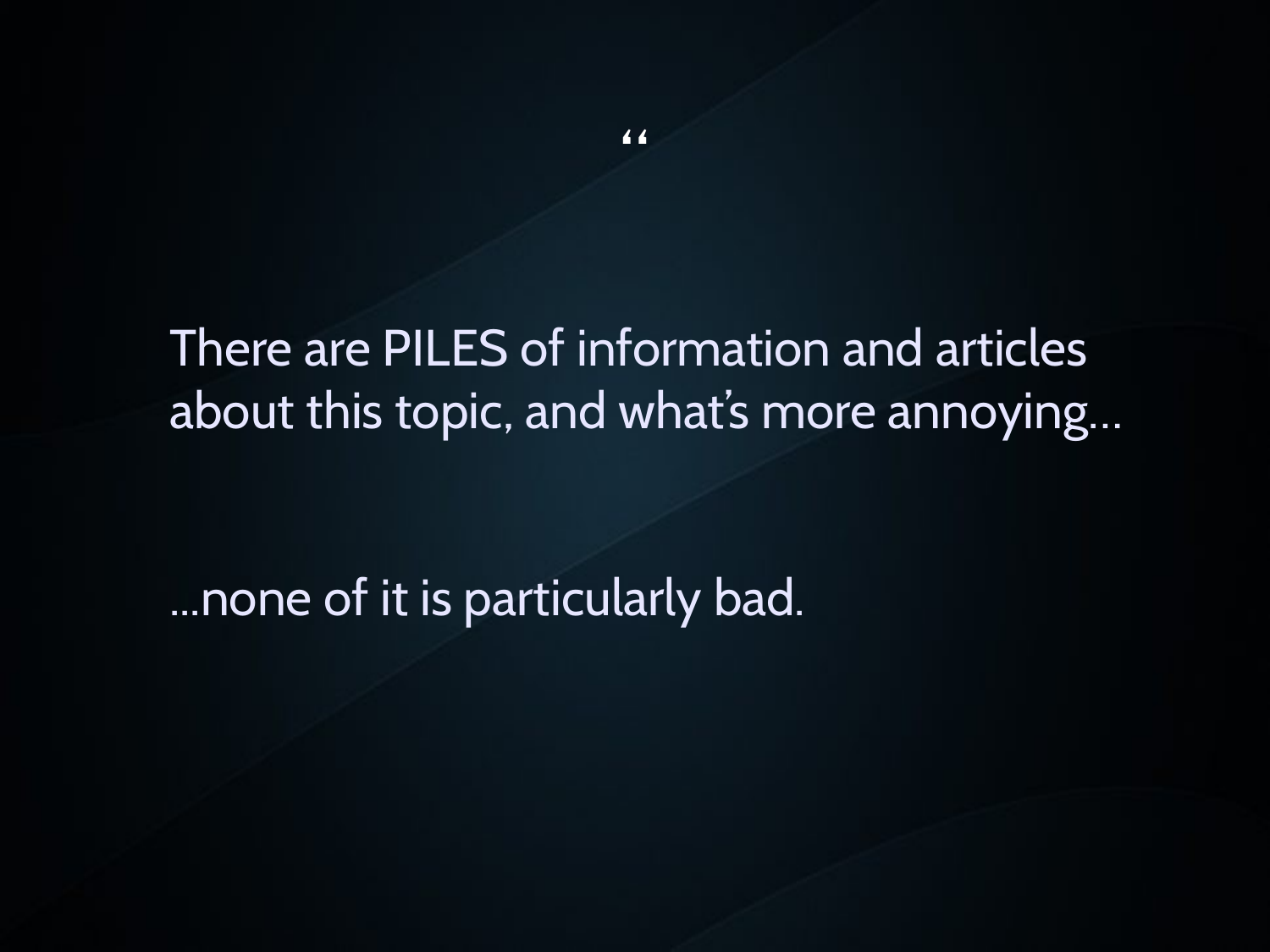### Basics, then deconstruction

- Prepare as much as you can
- $\bullet$  Be on time
- Dress well
- Be Authentic/Upbeat/etc
- Answer questions well
- Ask good questions also, if appropriate
- Thank interviewer afterwards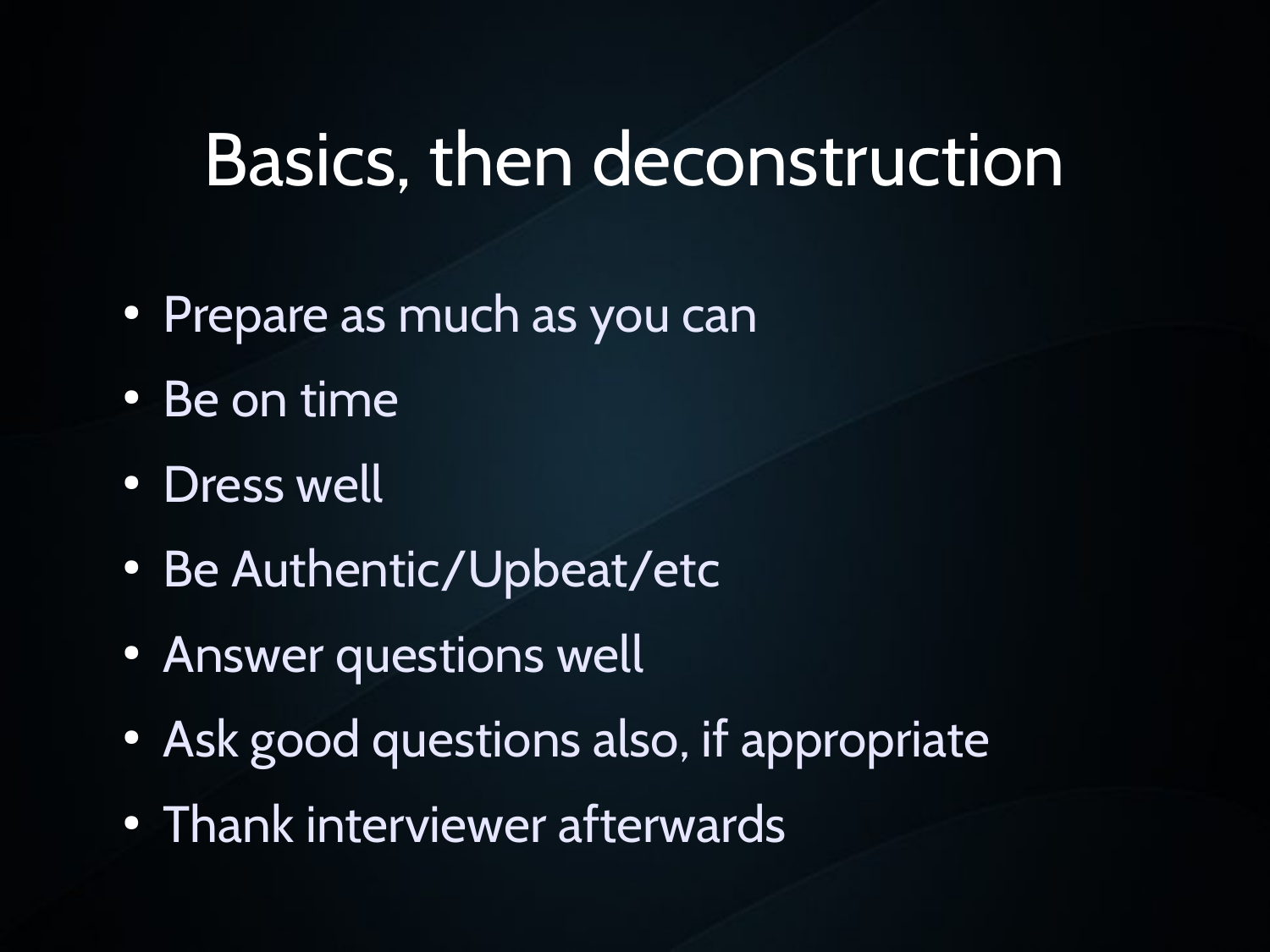#### PREPARE

(this is a good one) I'd say –

THINK ABOUT WHY AND HOW THIS IS ALL HAPPENING.

This is better than any one size fits all advice...e.g.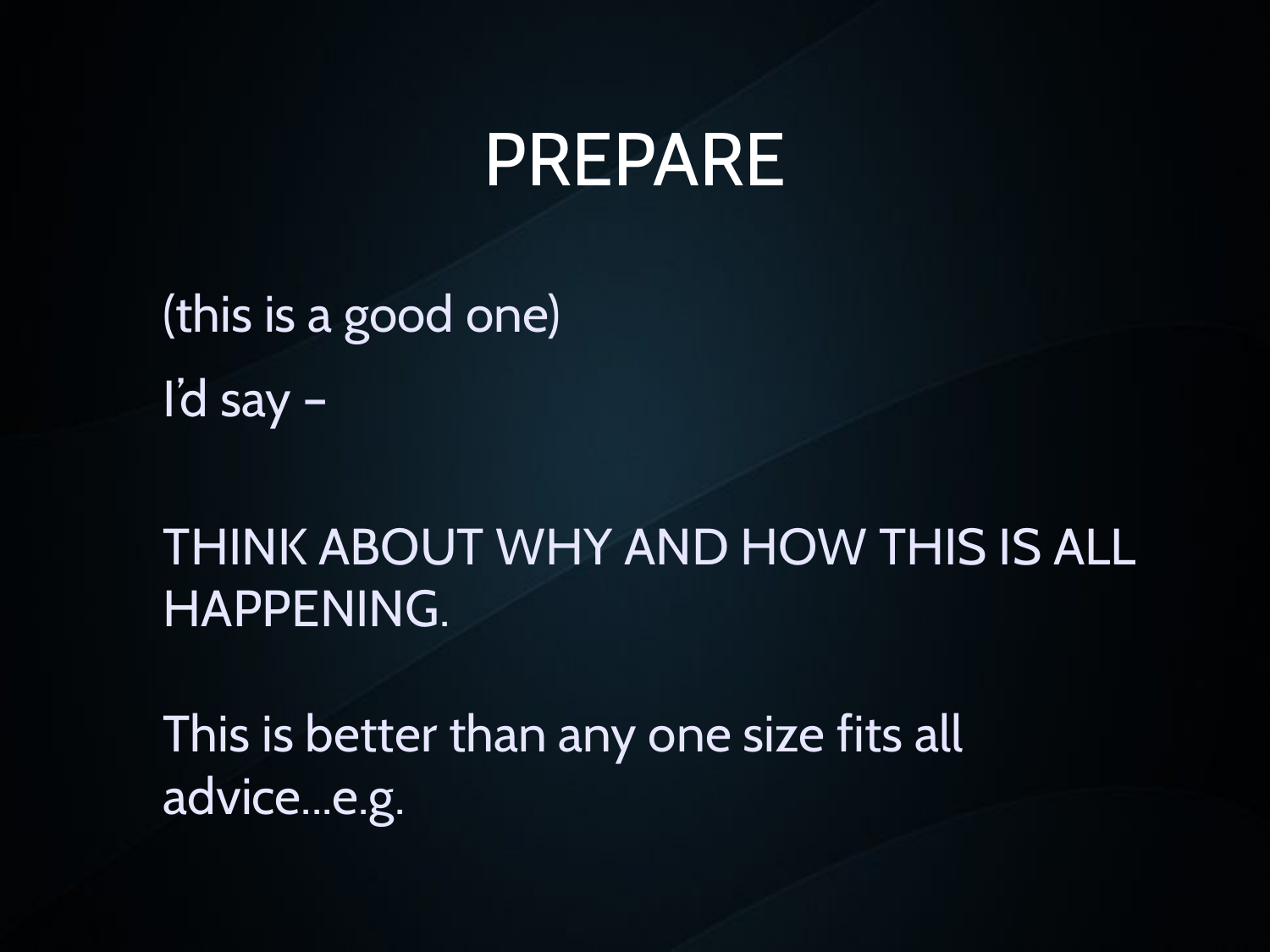### PREPARE

• What is the place / What is the job?

- How big is the place
- Do you have any personal connection?
- Have you heard of them?
- How (if at all) desperate are they
- Google! Seeeeriously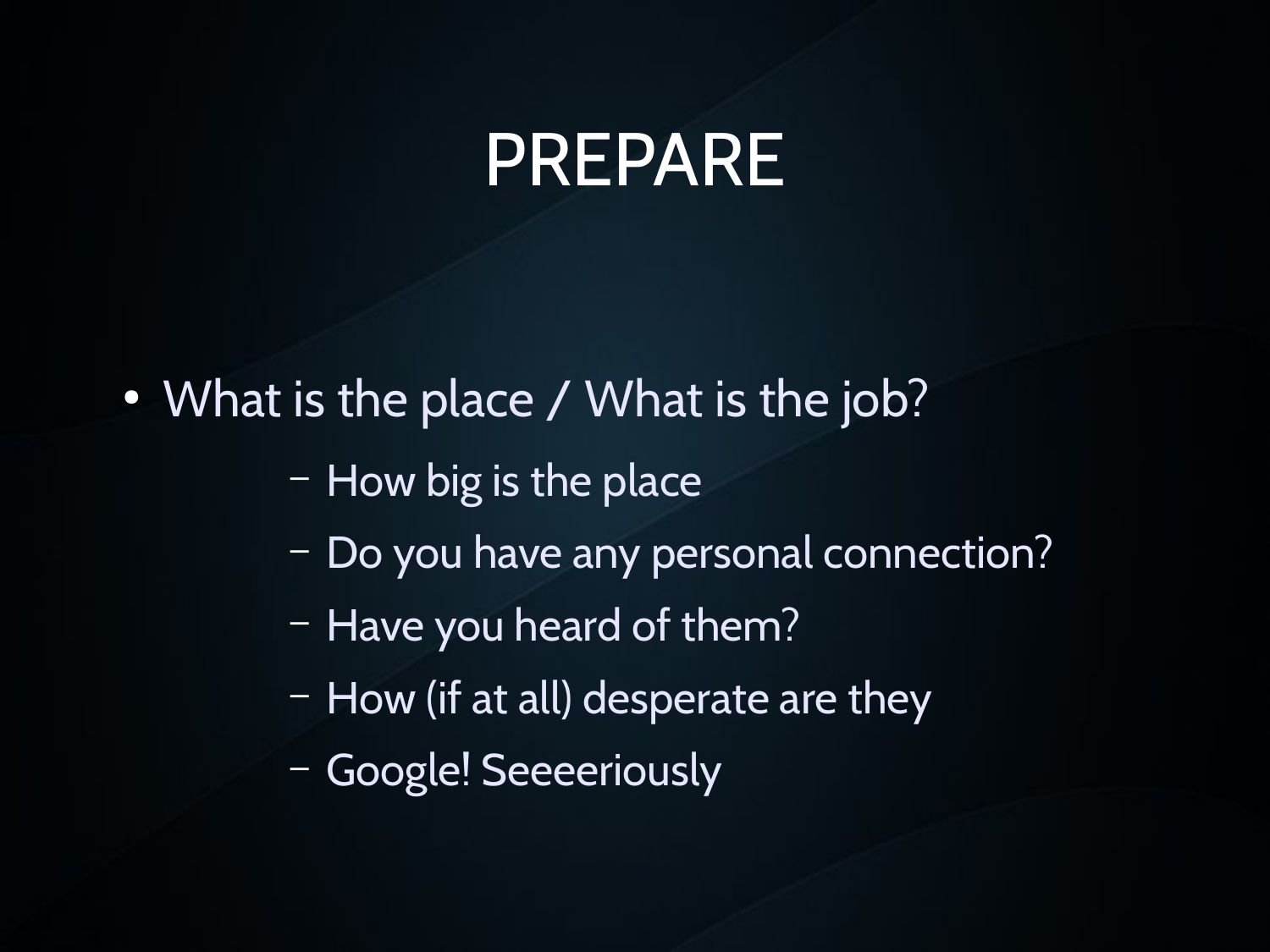### PREPARE

- How did this interview come to happen? – Who will be conducting it? (actual boss? HR? Some rando?)
	- When and where and WHY when and where? (set up just for you? Factory line?)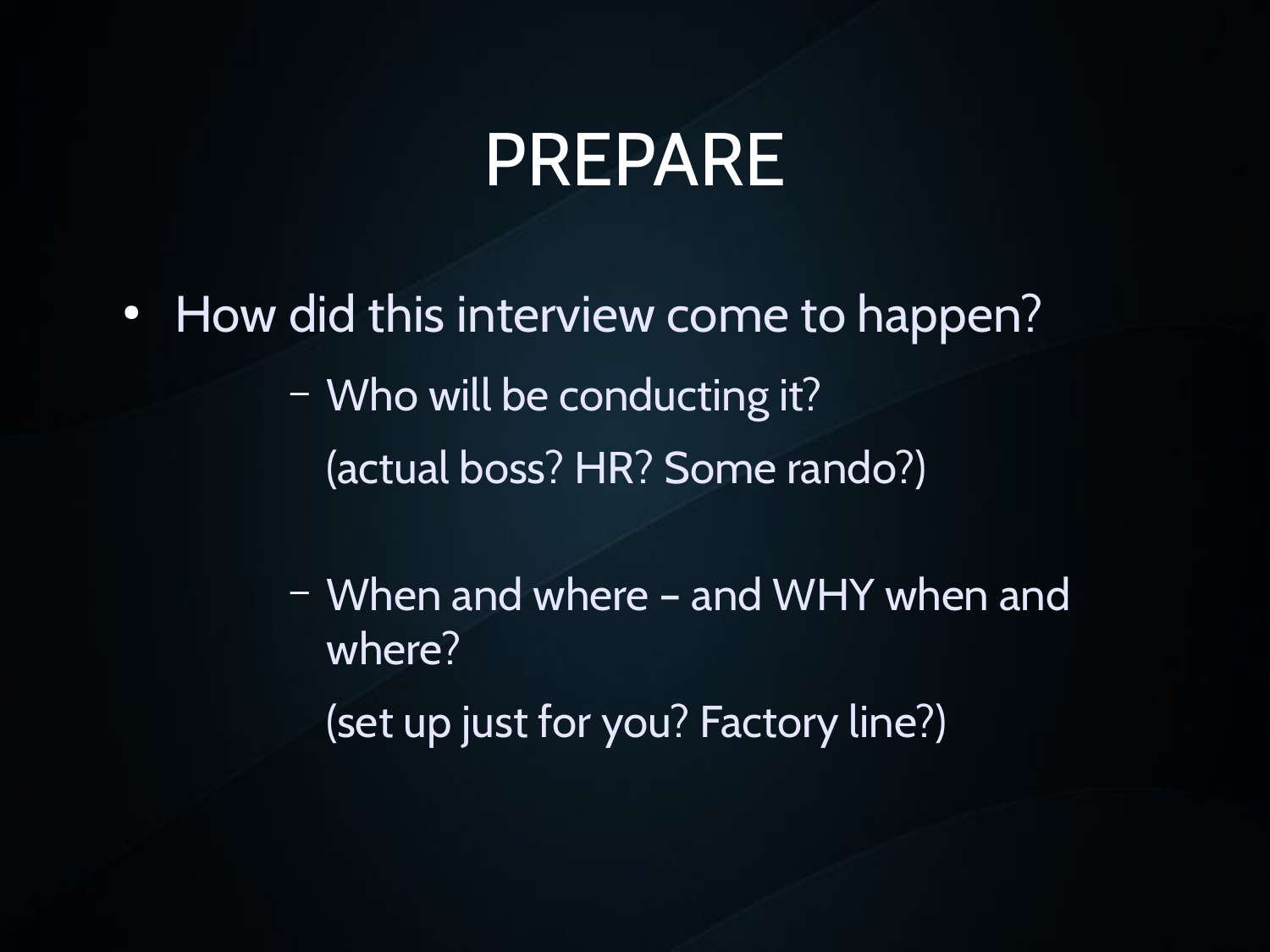### BE ON TIME

I mean, duh.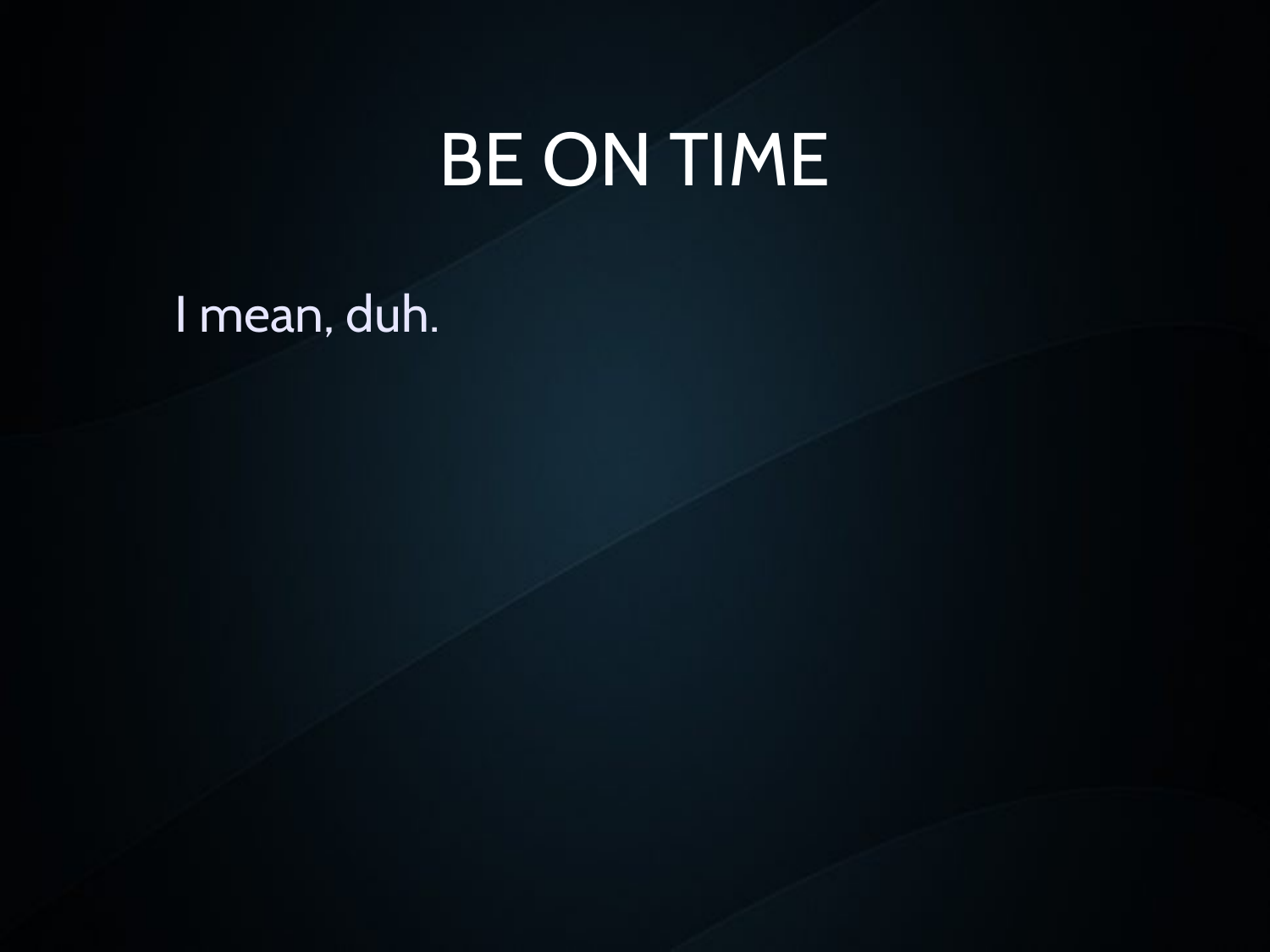## DRESS

- If told, do that.
- If not told, err on the side of "formal"
- Also, err on the side of "not provocative"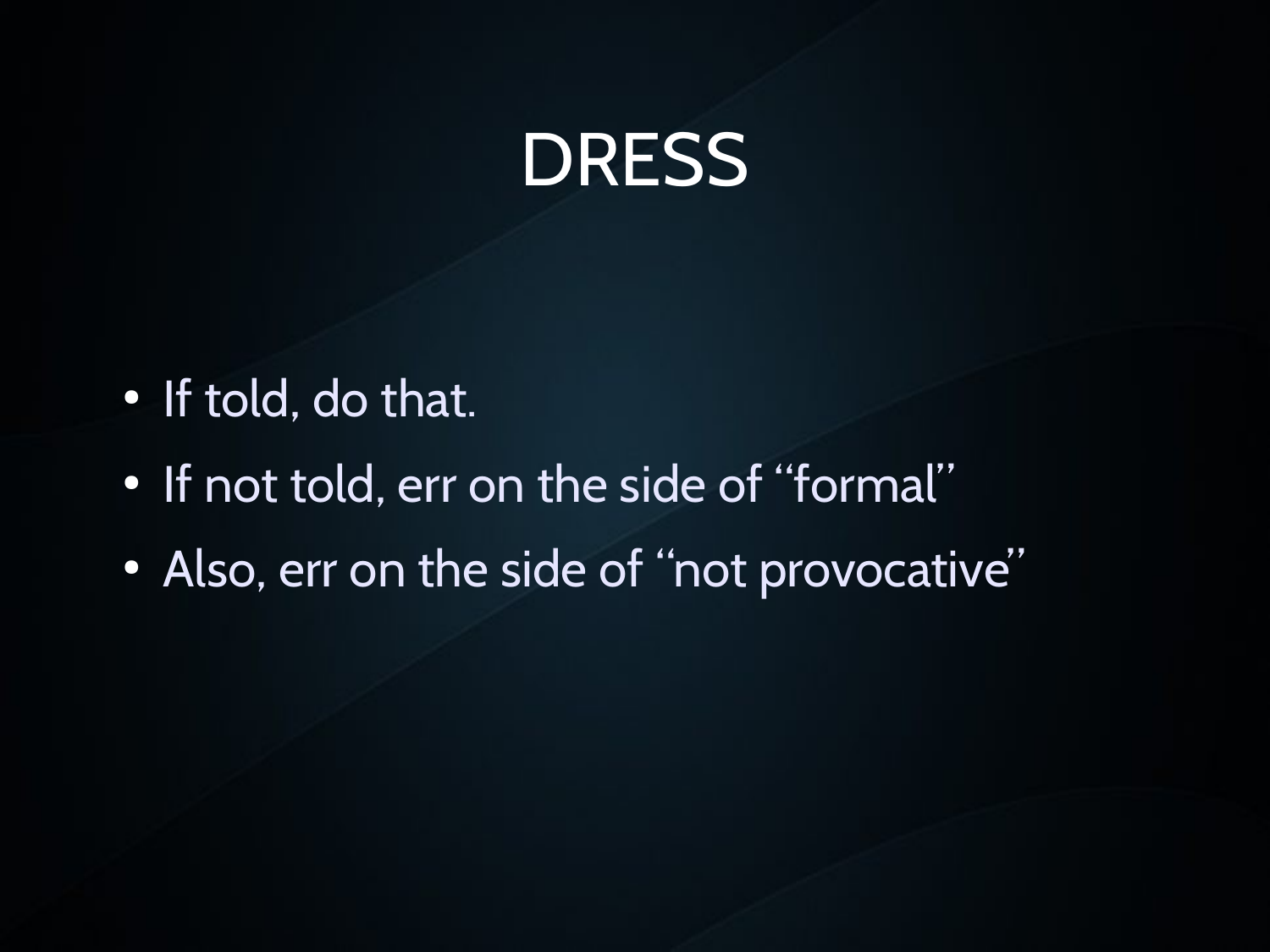## THE REST OF IT

...is "talking to people, a skill that literally can't be summed up in slides – but some thoughts"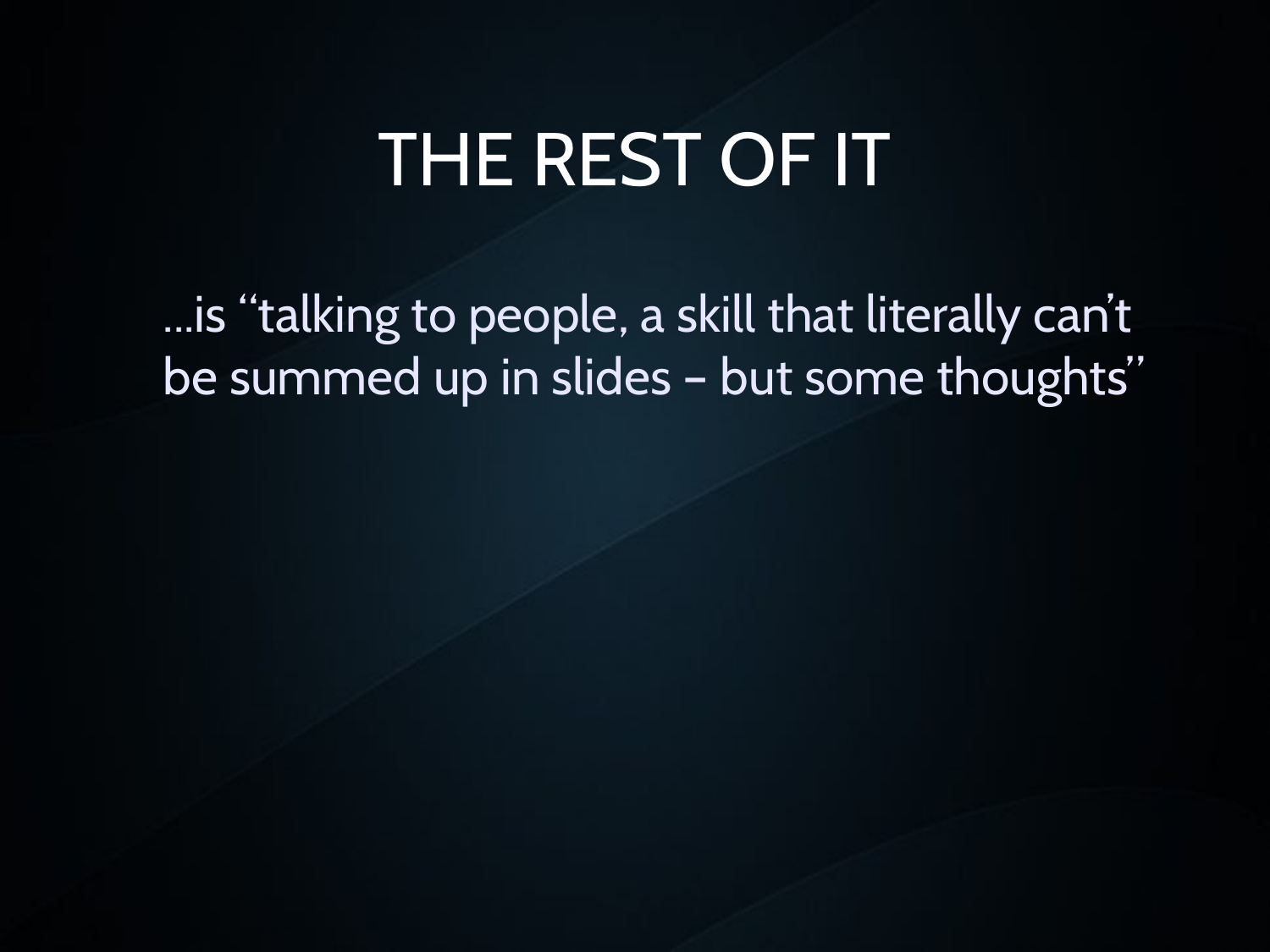# THE REST OF IT

- It can't be "taught," but it can be practiced
- If your interviewer likes you, then you win the interview part and can stop worrying about that.
- People can tell when you're being fake, but that may not matter. Try to figure out if it does or not.
- The person talking to you is a person, with a particular role.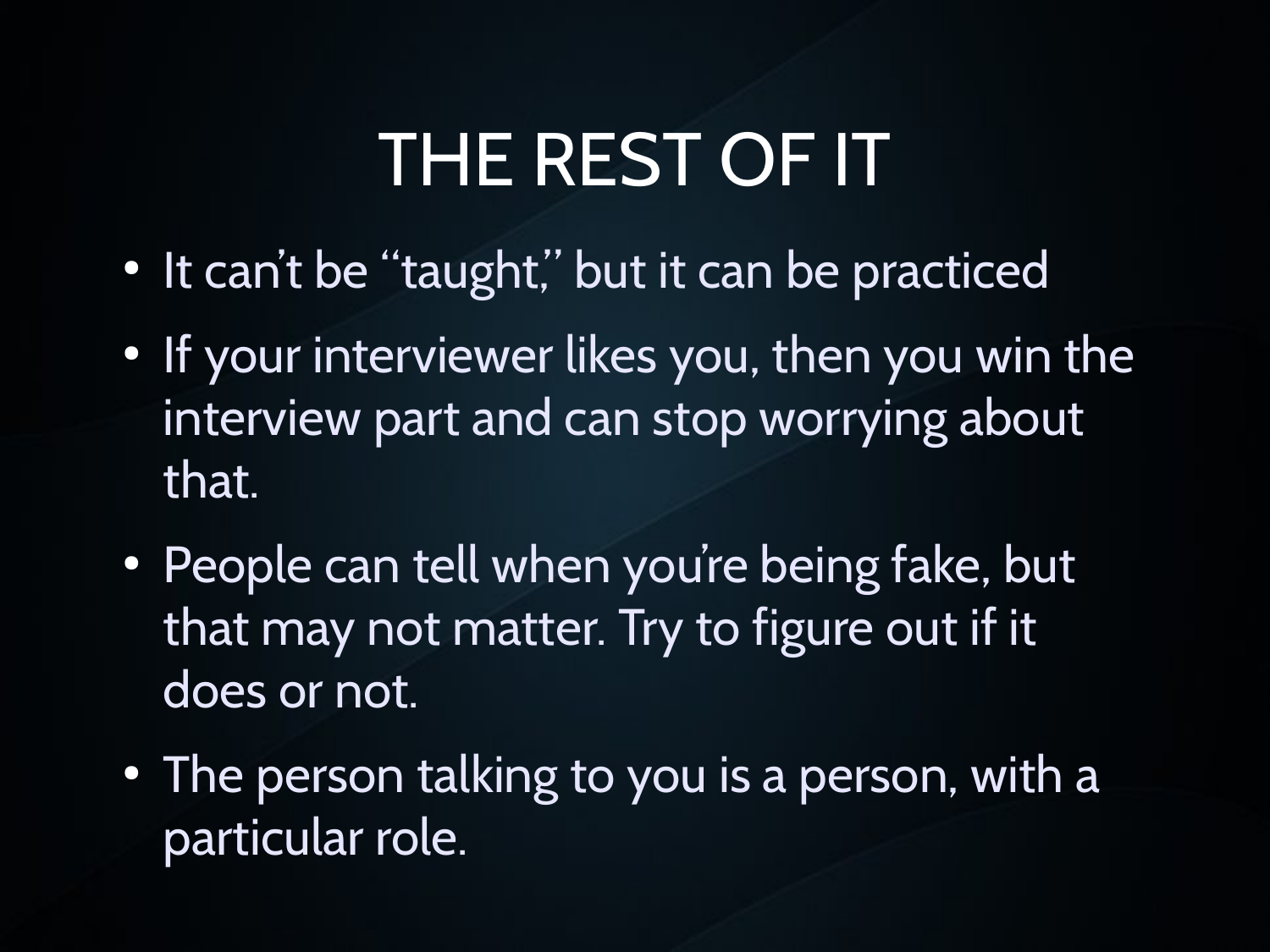So, if you're going "ugh" right now, you're not alone.

But to offer a few things: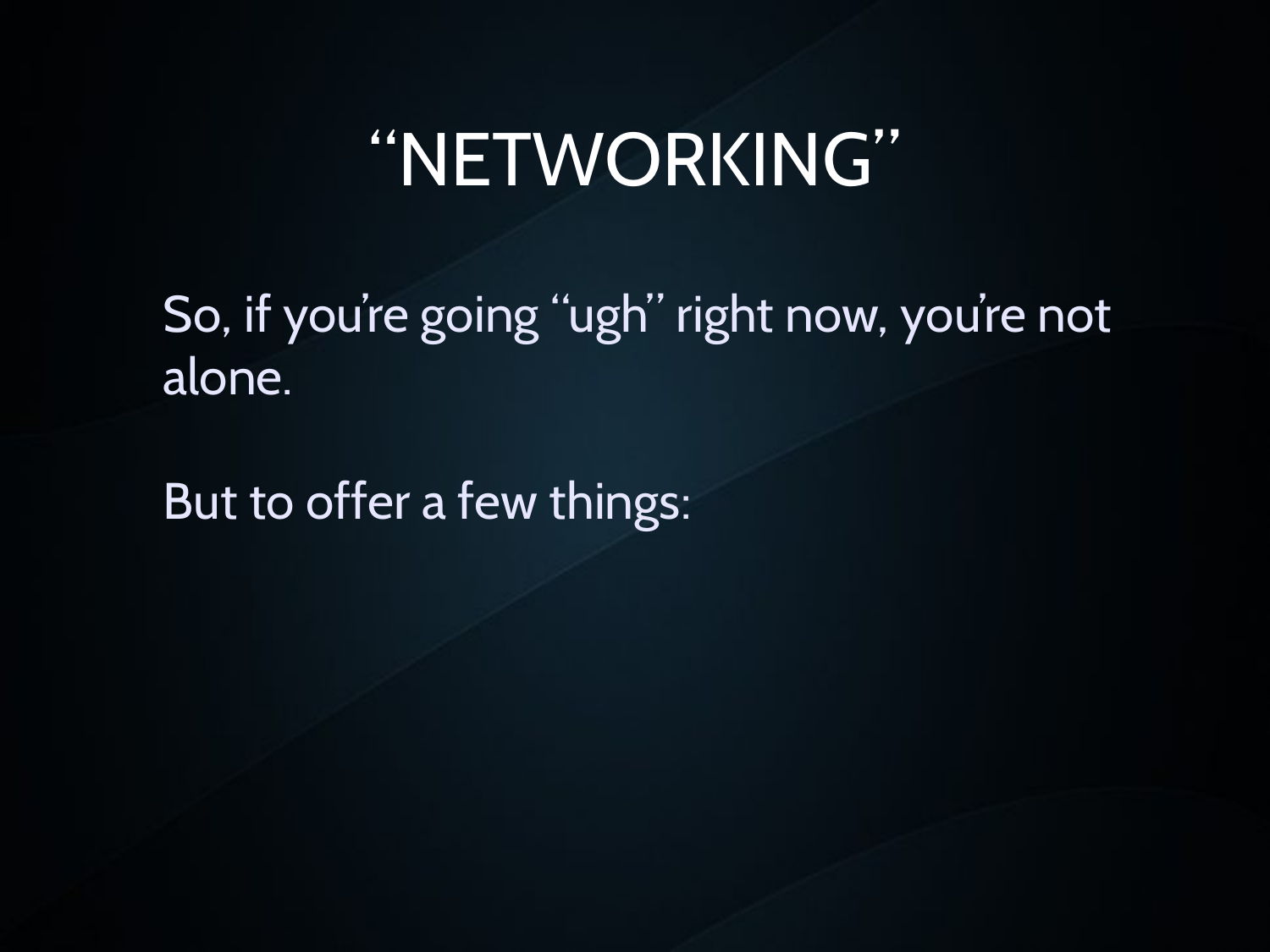The network YOU ALREADY HAVE is probably your most valuable asset. Just "use" it.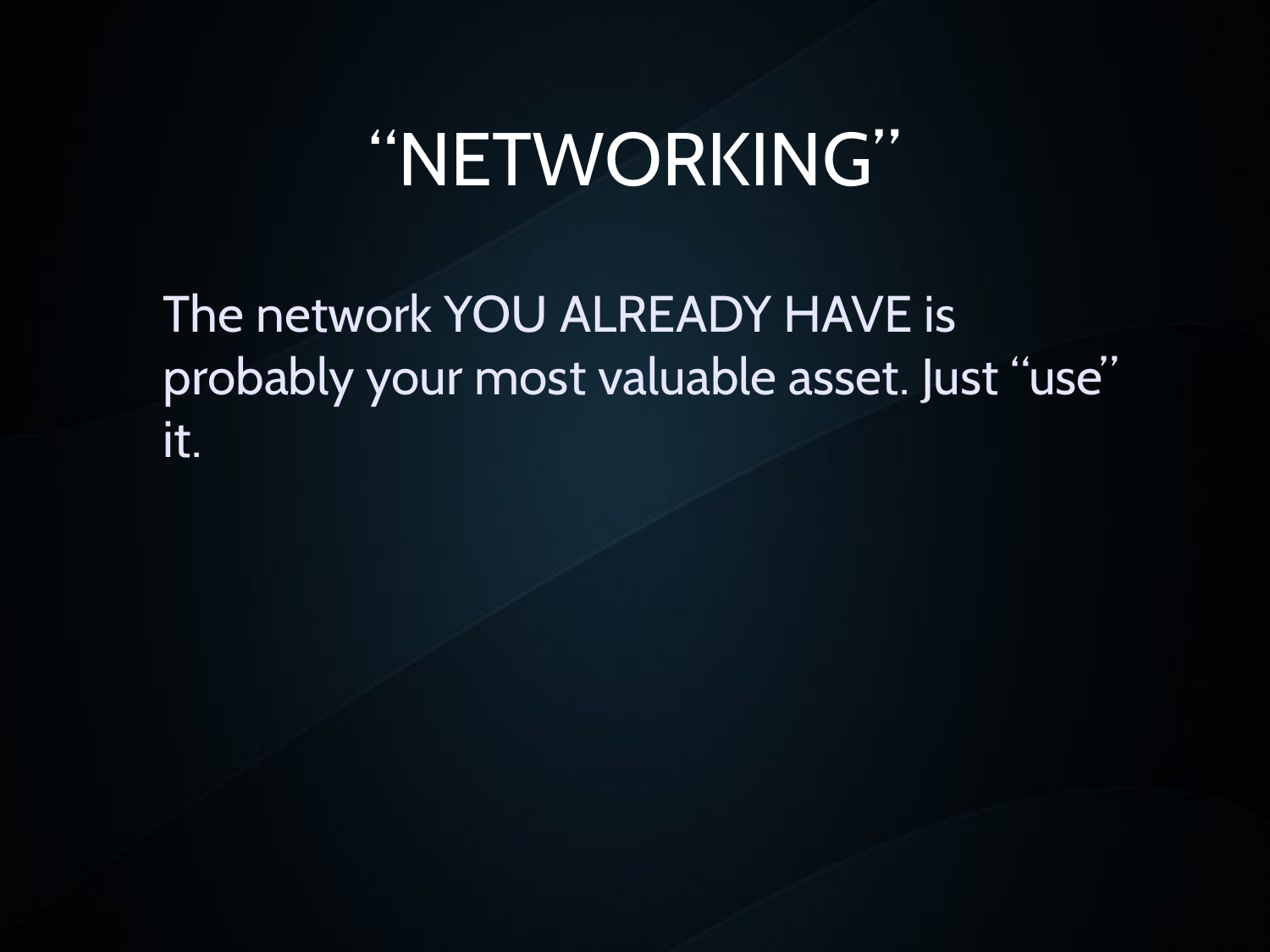Do your best to disinterestedly understand the "current social/business climate."

..even though disinterestedly is literally impossible if you're a human being...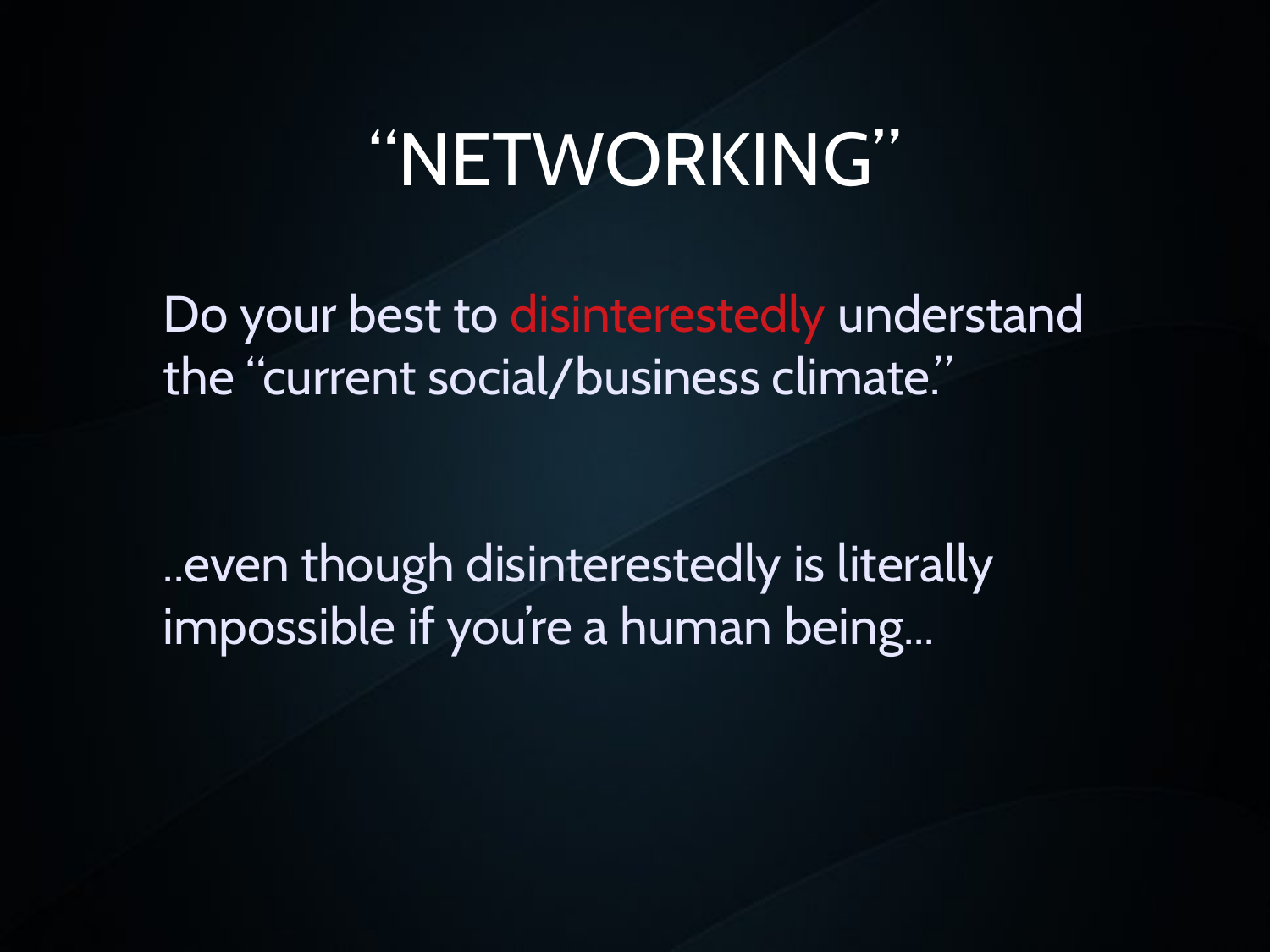It's not "fake" – if it feels completely fake then forget about it.

It's just that, like everywhere else, meeting and getting to know people is hard. And by the way, you're PRESENTLY in the place where its easier then it ever will be again.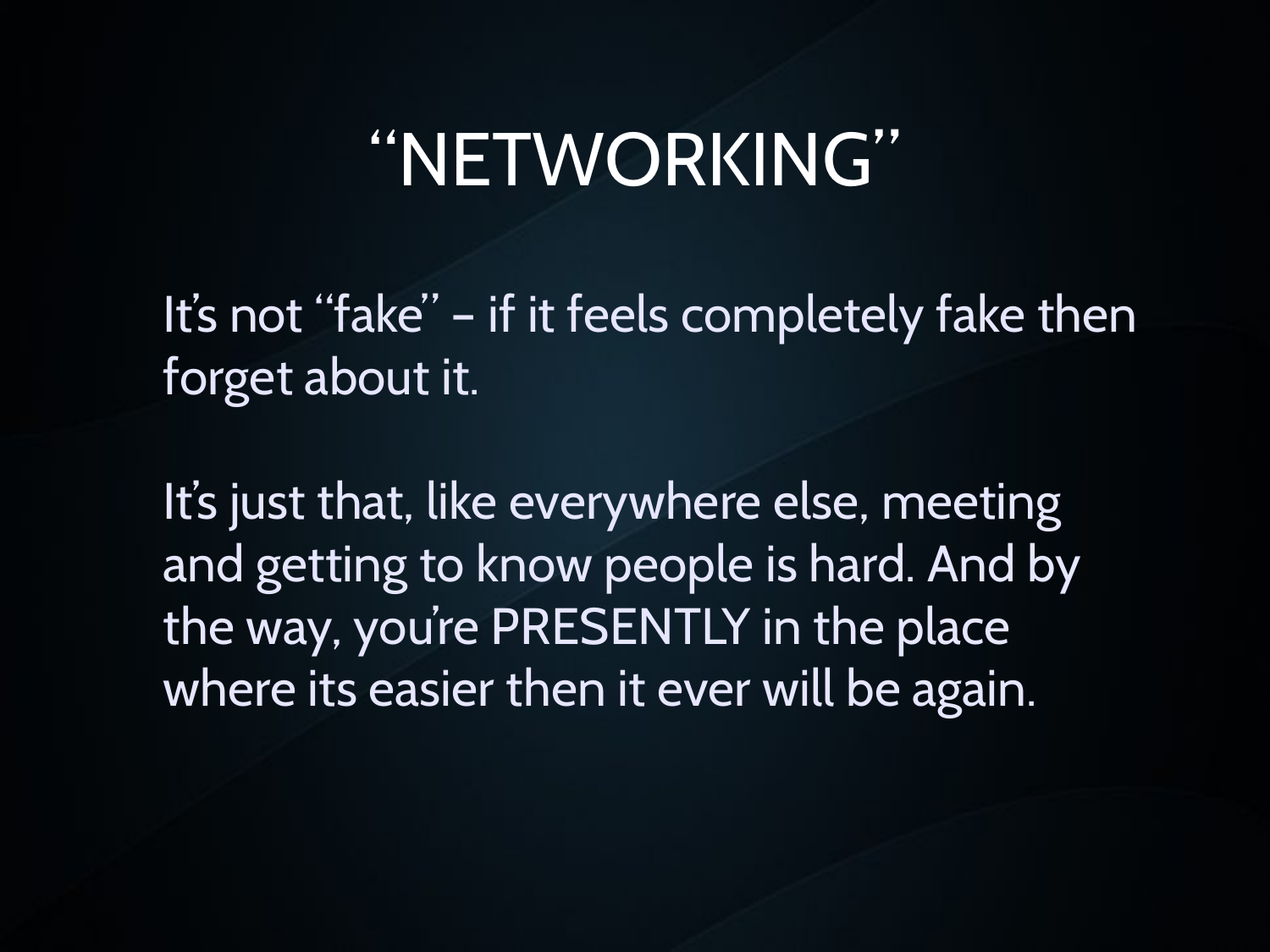In much the same way that the most interesting part of the club is outside the club afterwards — the most important parts of the symposium/conference/talk etc. is in between the sessions.